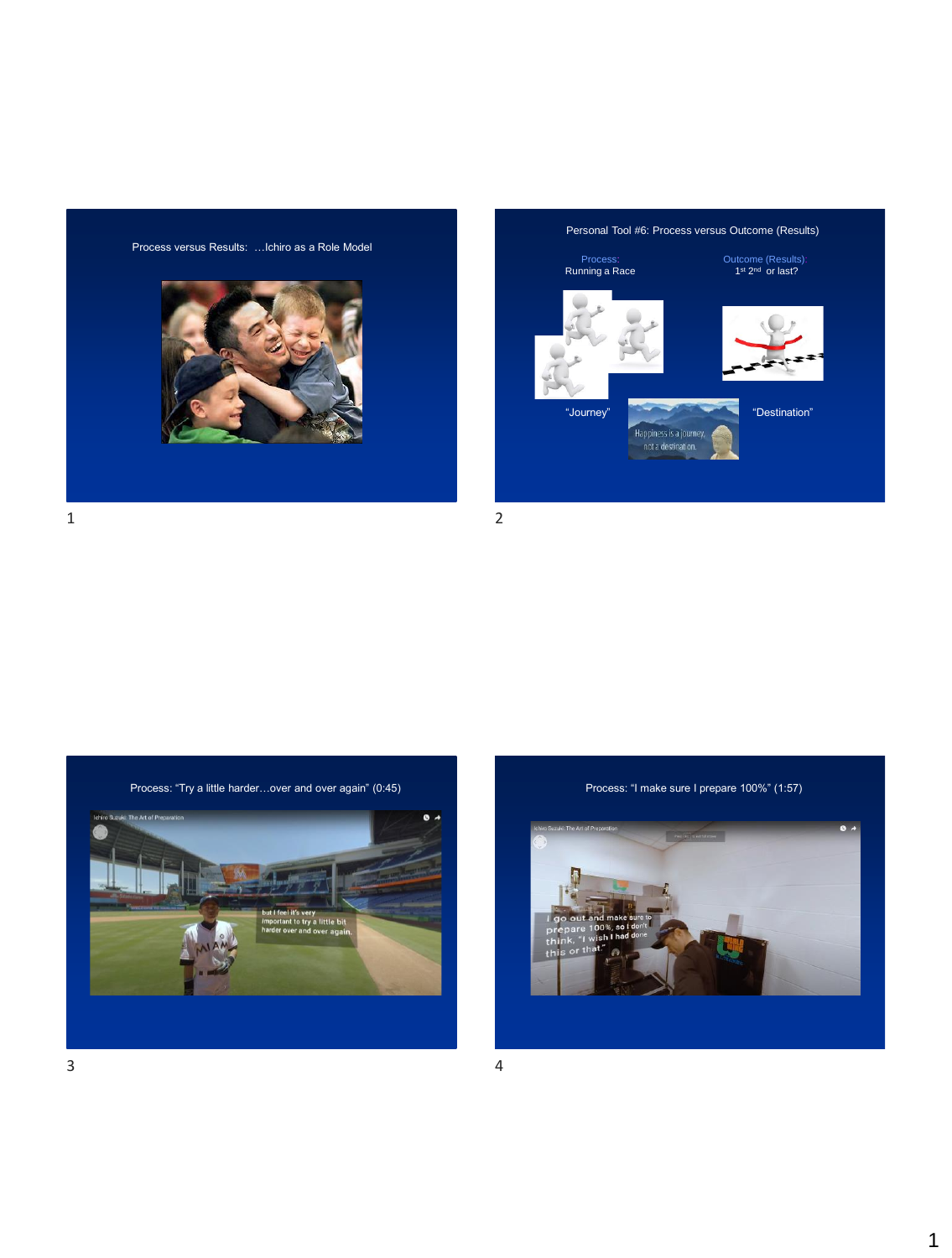Process: "...all my passion & energy into" (4:08) Process: "I try to overcome..." (4:36)



 $5<sub>6</sub>$ 



Process: "I can discern my limits" (4:42)



| "Try a little harderover and over again" (0:45) | Perseverance                    |
|-------------------------------------------------|---------------------------------|
| "I make sure I prepare 100%" (1:57)             | Preparation                     |
| "all my passion & energy into" (4:08)           | Joy, Dedication                 |
| "I try to overcome" $(4:36)$                    | Perseverance                    |
| "I can discern my limits" (4:42)                | Self Awareness.<br>Perseverance |

Ichiro's Words and His Processes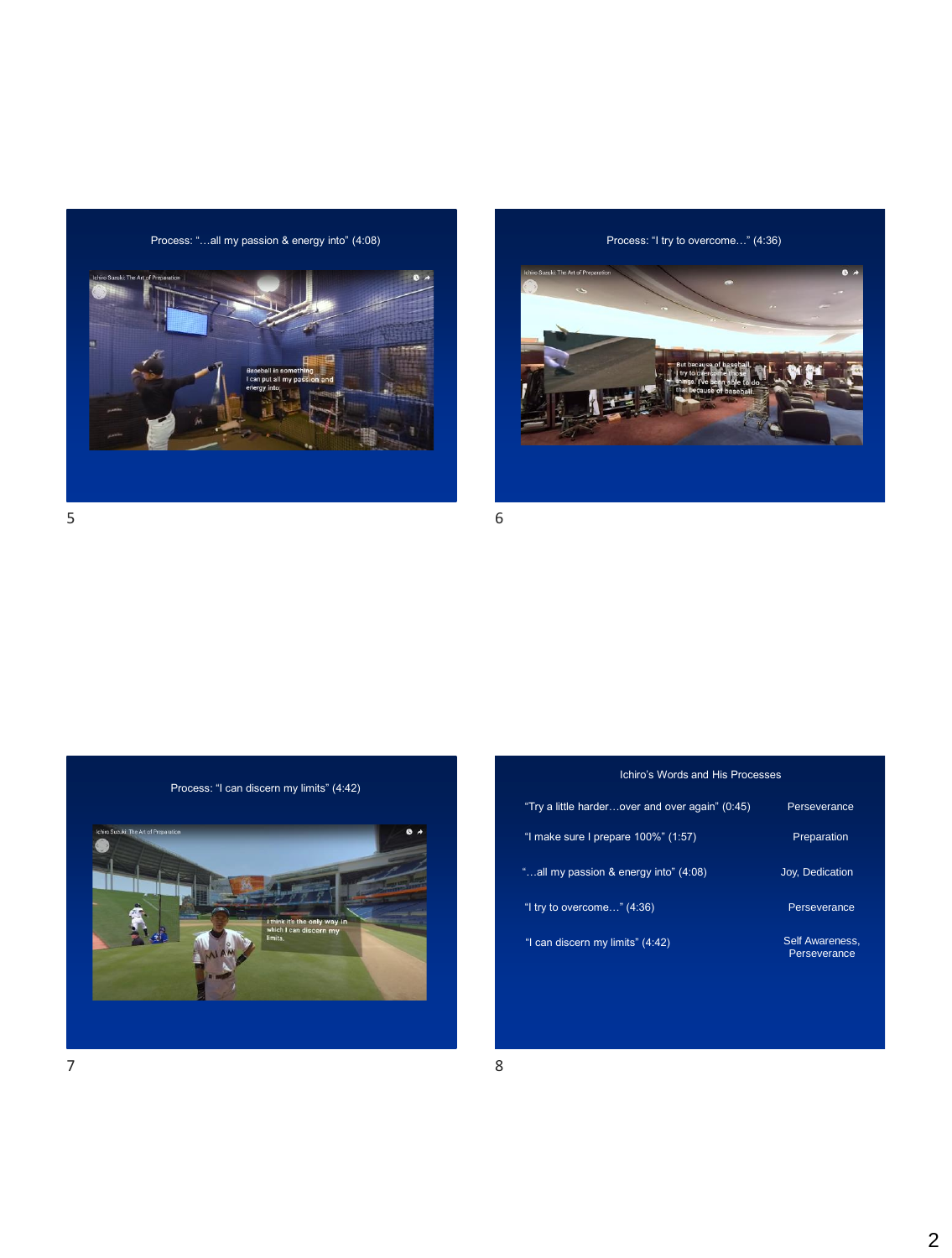







 $11$  12